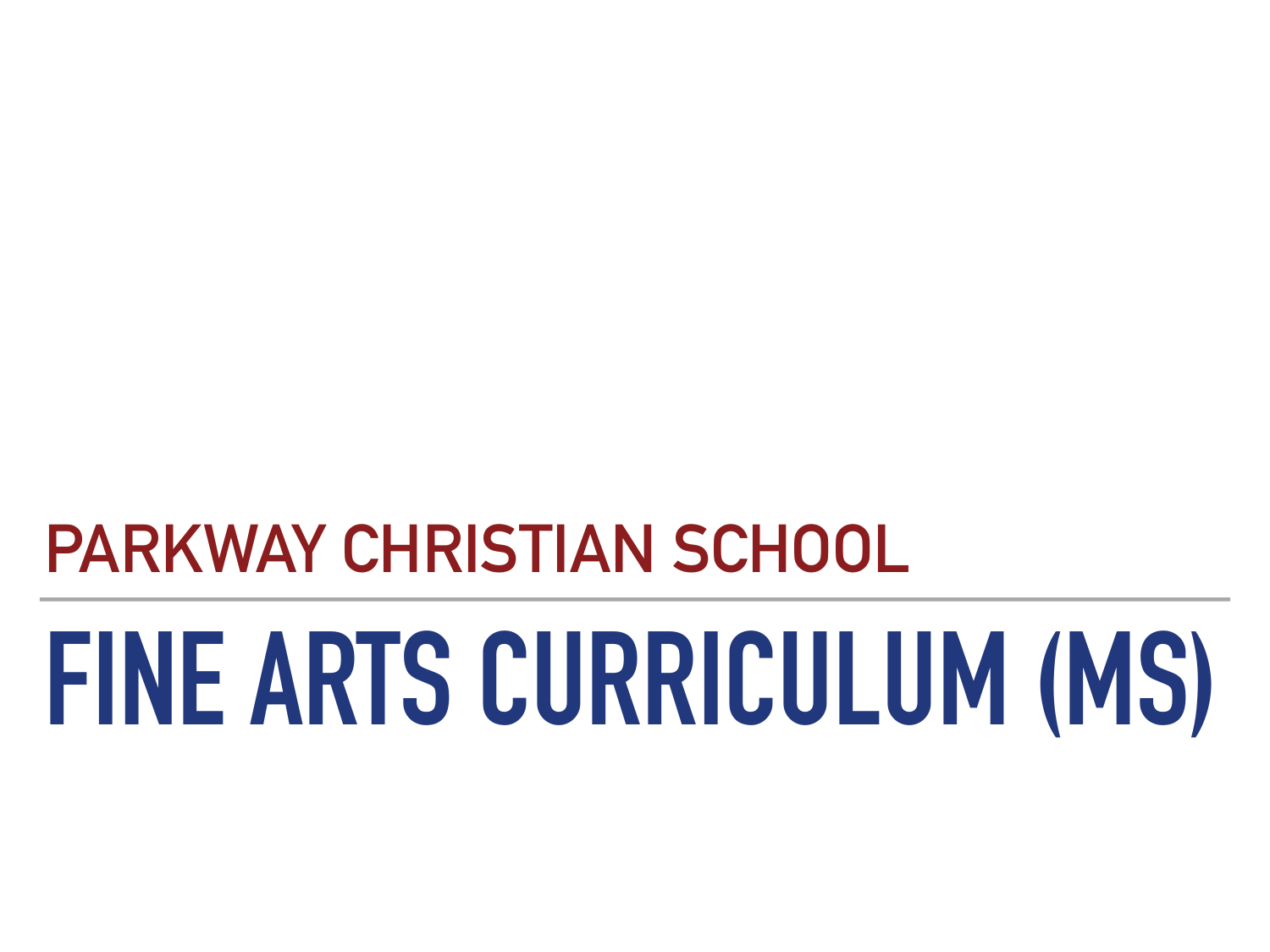Teachers encourage students to express and explore thoughts and ideas using their God-given abilities while creating in the visual arts. Teachers present the comprehensive art program from a Biblical Worldview while meeting state standards and benchmarks. Educators designed this course to meet the needs of all middle school students who would like to create art. Students cultivate a passion for individual ideas and expression, while making quality works of art. Areas of study include drawing, painting, design, ceramics, sculpture, fiber art, and animation. Students meet two periods a week.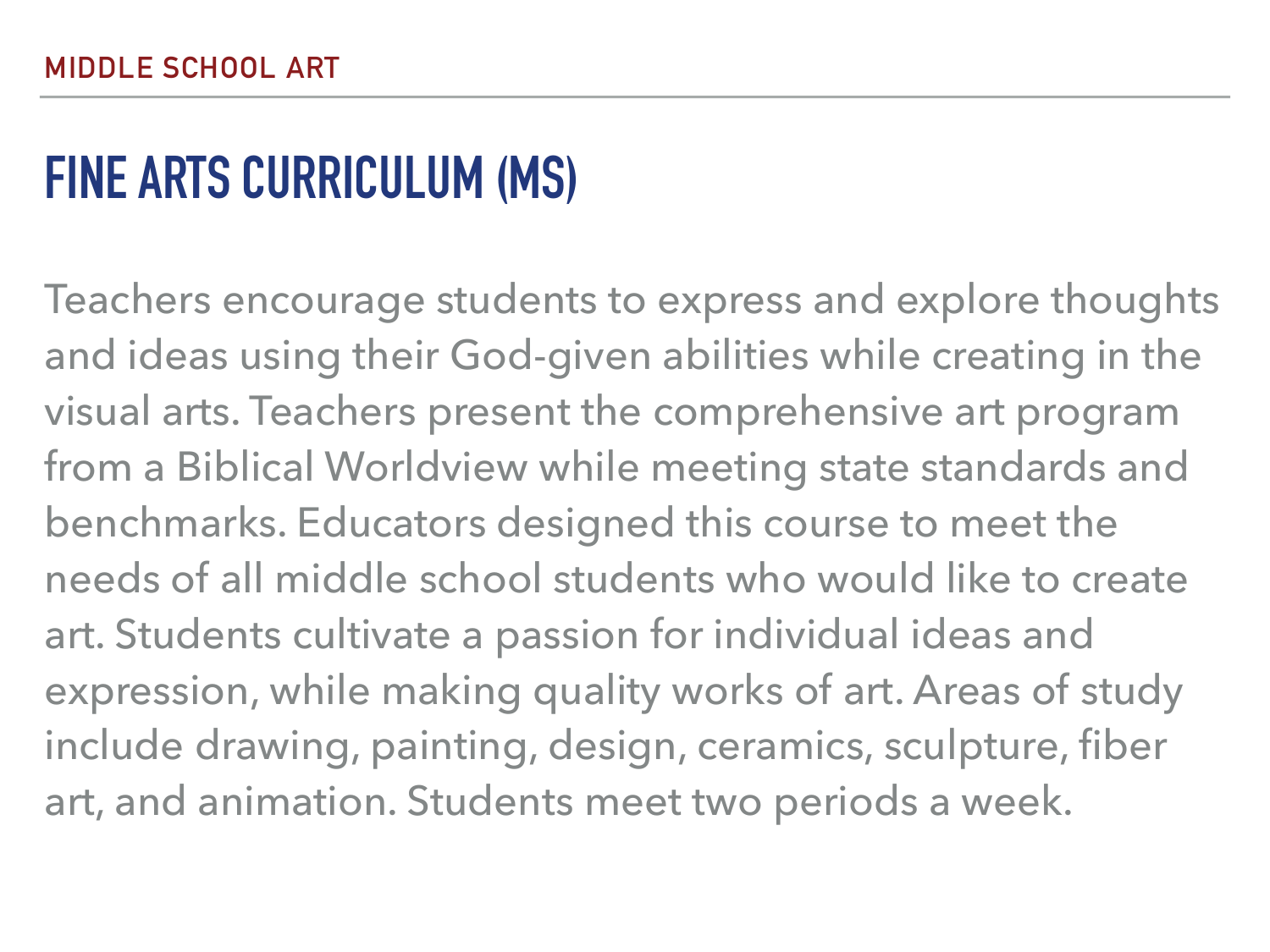Students continue their study of the instrument played during the previous school year. New band students are given the opportunity to choose an instrument and work their way up to the level of the second year band students. All these musicians display their God-given talent at least twice during the school year in concerts. This band is not an elective but a class taken by all sixth graders. Educators present all material from a Biblical Worldview.